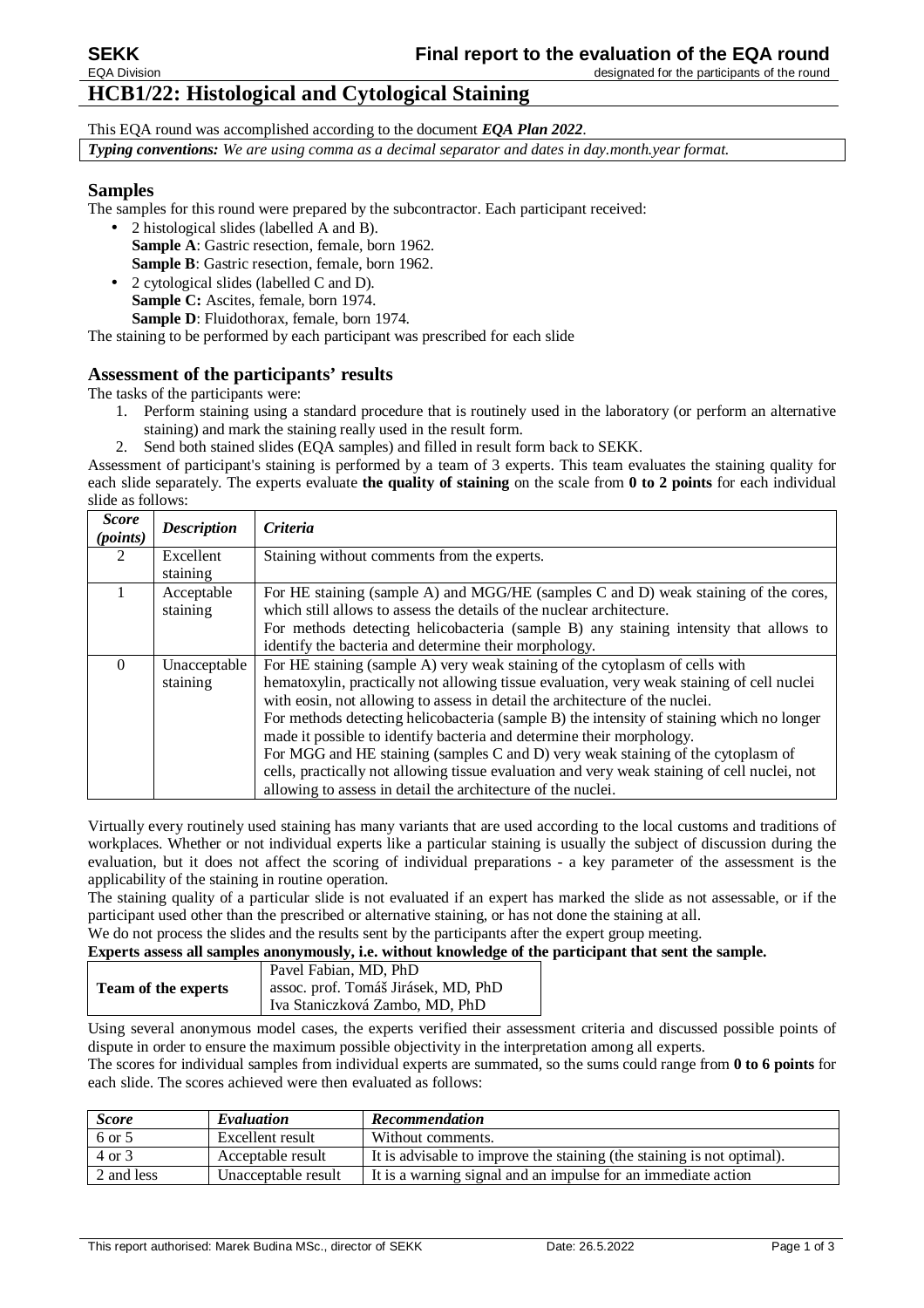#### designated for the participants of the round

# **HCB1/22: Histological and Cytological Staining**

If a participant's result is evaluated as "excellent result" or "acceptable result" on the basis of the scoring, then the result is evaluated as **successful** in the EQA.

#### **Supervisor's comment**

There were 84 participants in this round.

#### **Sample A (histology)**

**HE staining** (success rate 100 %): HE staining is the absolute basis of the methodology of any histomorphological laboratory and the participants manage this staining in a quality suitable for diagnostics.

#### **Sample B (histology)**

**Detection of the helicobacteria staining** (success rate 100 %): The participants are capable to detect helicobacteria histochemically. The assessors did not distinguish between the two dominantly used histochemical methods for the detection of helicobacteria, i.e. modifications of Giemsa staining and Warthin-Starry silvering (the representation of both procedures was approximately proportional in set of the results). Both methods yielded satisfactory results and allowed helicobacteria to be identified in the samples. In individual cases with a lower score, we recommend to revise the work procedure of the staining. The possible discoloration of the sample area during silver staining according to Warthin-Starry ("mirror") was not a reason for a lower score.

A total of three B samples provided by the participants with detection of helicobacteria by immunohistochemical methods were not assessed at all because the HCB programme is designed to check the quality of histological staining procedures, including histochemistry, while other EQA programmes are designed to evaluate immunohistochemical staining, such as *General Immunohistochemistry* - Staining (VIB).

#### **Sample C (cytology)**

**MGG staining** (success rate 99 %): In rare cases the slides were assessed as acceptable - this was due to the low intensity of nucleus staining. We recommend that laboratories whose results have been evaluated as acceptable to check the staining procedure for this method. Completely unacceptable results did not allow distinguishing diagnostically significant cell details.

**HE staining** (success rate 100 %): The results were fine here.

#### **Sample D (cytology)**

The same applies to the sample D as mentioned above for the sample C.

#### **Summary**

In the opinion of the experts the vast majority of the submitted preparations demonstrated good quality staining and routine practice usability; section thickness is a matter of local habit, as is the intensity of a tissue staining with hematoxylin and eosin. Samples that some laboratories consider excellent may be evaluated by another workplace as thick and unsatisfactory, or discolored (and vice versa). We reiterate that the measure of evaluation is usability in routine practice, not the "artistic impression" of the sample before the "jury".

#### **Long term success rate**

You can find in the following table the overview of the total success of the participants of this round over last 2 years. Individual ranges of success are defined in the column headers (0 % ... no success; 50 % ... success from 1 to 50 %; 75 % … success from 51 to 75 % etc.). Next 2 lines contain both absolute and relative number of participants that reached the success rate specified in the header.

|                                                                                    | <b>Success</b> | $0\%$ | 50 % | 75 %                     | 80 % | 85 % | <b>90 %</b> | 95 %   | <b>99 %</b> | 100 %             |
|------------------------------------------------------------------------------------|----------------|-------|------|--------------------------|------|------|-------------|--------|-------------|-------------------|
| Count                                                                              | absolute       |       |      |                          |      |      |             |        |             | $\mathbf{a}$<br>∼ |
|                                                                                    | relative       | -     |      | $\overline{\phantom{a}}$ | -    |      | 2.4 %       | $12\%$ | -           | 86 %              |
| Note: You can find your individual success over last 2 years in your result sheet. |                |       |      |                          |      |      |             |        |             |                   |

The table shows that the most participants in this round show a long-term success rate of over 90 %.

A success rate of 90 % or less should be considered an impulse for the improvement.

| Scientific   | assoc. prof. Tomáš Jirásek, MD, PhD |
|--------------|-------------------------------------|
| supervision: | Regional Hospital Liberec, a.s.     |
|              | Department of Pathology             |
|              | Husova 357/10, 460 01 Liberec       |
|              | e-mail: tomas.jirasek@nemlib.cz     |